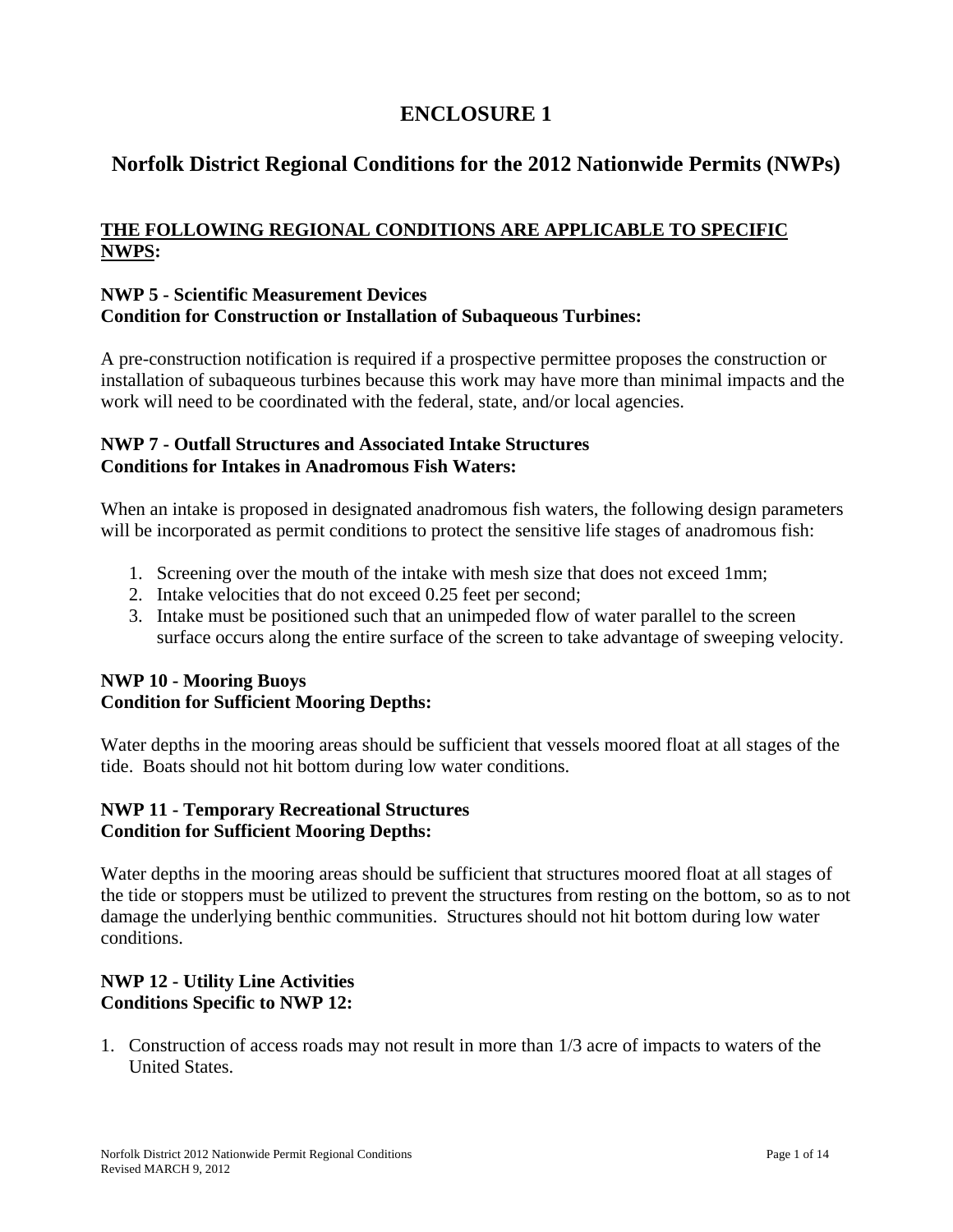- 2. A pre-construction notification is required for discharges associated with the construction of utility line substations that result in the loss of greater than 5000 square feet of waters of the United States.
- 3. For utility activities requiring notification the prospective permittee shall the following information:
	- a. A map of the entire utility corridor including a delineation of all wetlands and waters of the United States within the corridor. Aquatic resource information shall be submitted using the Cowardin Classification System mapping conventions (e.g. PFO, PEM, POW, etc.).
	- b. An alternatives analysis, which specifically addresses the following:
		- i. Selection of an alignment, which avoids and minimizes wetland impacts to the maximum extent practicable. The utility line should make a direct or perpendicular crossing of a stream. Directional drilling is the preferred method of installation when possible, especially in tidal waters.
		- ii. Selection of an alignment, which avoids fragmenting large tracts of forested wetlands by routing utility lines outside of forested tracts or on the edges of forested tracts.
		- iii. Minimizing clearing of wetlands. Grubbing shall be limited to the permanent easement for underground utility lines. Outside of the permanent easement, wetland vegetation shall be removed at or above the ground surface unless written justification is provided and the impacts are reviewed and approved by the Corps.
		- iv. For overhead utility lines, allowance of natural succession to restore and maintain the corridor in scrub-shrub wetlands except for a minimum corridor needed for access, to the maximum extent practicable.
		- v. For buried utility lines, allowance of natural succession to restore the area to tree and scrub/shrub except for a 20-foot wide access corridor, to the maximum extent practicable.
- 4. For all submerged utility lines across navigable waters of the United States, a location map and cross-sectional view showing the utility line crossing from bank to bank is required. In addition, the location and depth of any Federal Navigation Channels shall be shown in relation to the proposed utility line. In general, all utility lines shall be buried at least six (6) feet below the authorized bottom depth of Federal Navigation Channel and at least three (3) feet below the bottom depth in all subaqueous areas. When circumstances prevent the placement of at least three feet of cover over the line (outside of the Federal Navigation Channel), then written justification and an alternative method must be provided with the notification and the deviation must be reviewed and approved by the Corps.
- 5. Whenever possible, excavated material shall be placed on an upland site. However, when this is not feasible, temporary stockpiling is hereby authorized provided that: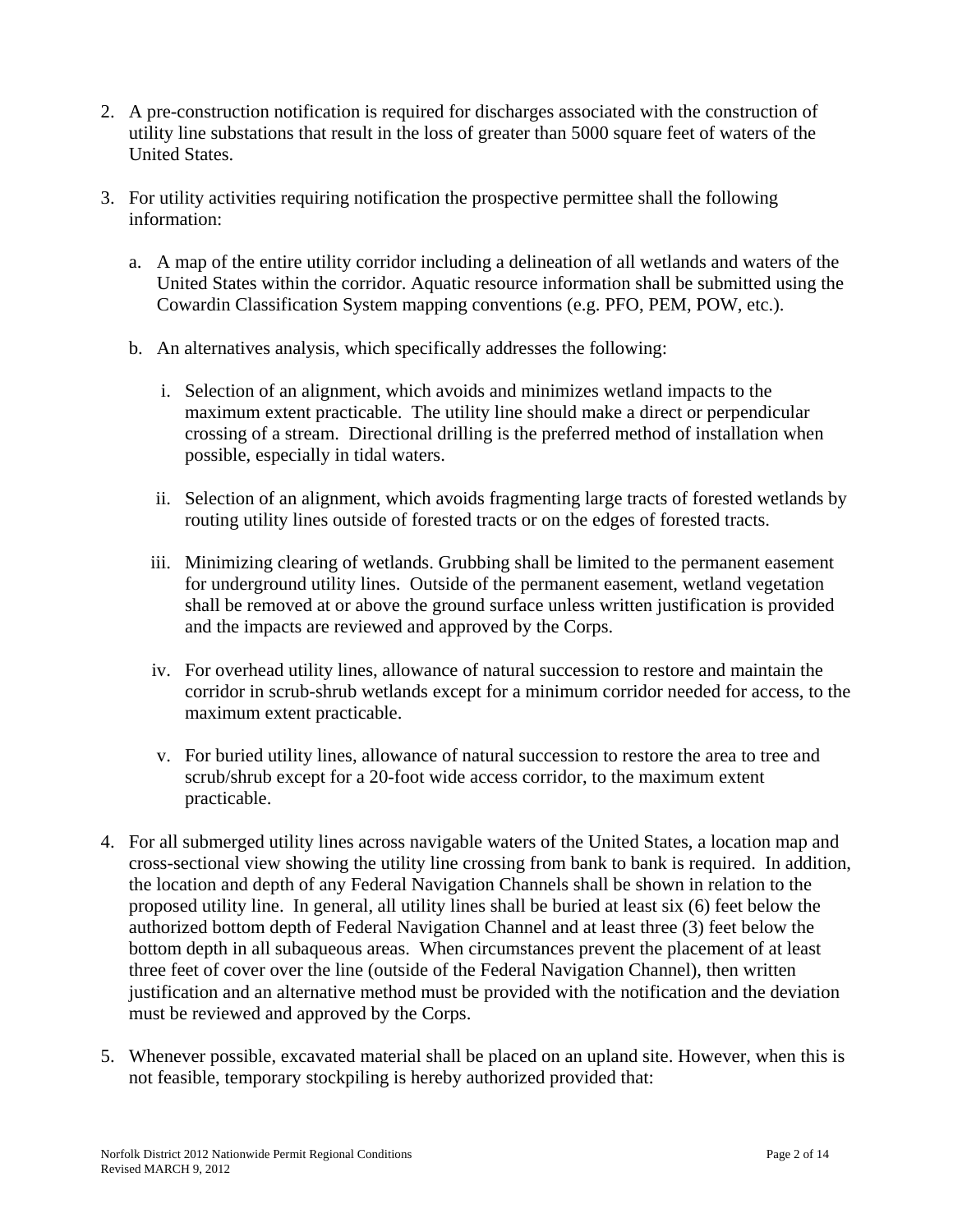- a. All excavated material stockpiled in a vegetated wetland area is placed on filter cloth, mats, or some other semi-permeable surface. The material will be stabilized with straw bales, filter cloth, etc. to prevent reentry into the waterway.
- b. All excavated material must be placed back into the trench to the original contour and all excess excavated material must be completely removed from the wetlands within 30 days after the pipeline has been laid through the wetlands area. Permission must be granted by the District Commander or his authorized representatives if the material is to be stockpiled longer than 30 days.
- 6. When open-cut trenching in designated anadromous fish use areas or hydrostatic testing of a pipeline involving water withdrawals from tidal waters are proposed, the Corps will coordinate with the NOAA Fisheries Service and/or the Virginia Department of Game and Inland Fisheries. In most cases, the following time-of-year restrictions (TOYR) will apply:
	- James River, below Rt. 17 bridge: No TOYR.
	- James River, at Jamestown Island (Gray's Creek) downstream to Rt. 17 bridge: TOYR from February 15 through June 15 of any given year.
	- James River, at Jamestown Island upstream to Bosher's Dam: TOYR from February 15 through June 30 of any given year.
	- James River, above Bosher's (including Rivanna River): TOYR from March 15 through June 30 of any given year.
	- Rappahannock River, below Route 360 bridge: TOYR from February 15 through June 15 of any given year.
	- York River, below Route 33 bridge: TOYR from February 15 through June 15 of any given year.
	- Nansemond River: TOYR from February 15 through June 15 of any given year.
	- Elizabeth River: A PCN is required for a case-by-case specific review.
	- Unless otherwise noted: TOYR from February 15 through June 30 of any given year.

### **NWP 14-Linear Transportation Projects Restricted use of NWP 14 Linear Transportation Projects in Nontidal Waters**

The nontidal portion of NWP 14 overlaps with the current State Program General Permit (SPGP-01); therefore, NWP 14 may not be used for projects impacting nontidal waters of the United States, including wetlands within the Norfolk District. NWP 14 may still be used for projects impacting tidal waters of the United States.

# **NWP 23 - Approved Categorical Exclusions Conditions Specific to NWP 23:**

1. The use of this NWP applies to an entire project addressed in the Categorical Exclusion prepared by another Federal agency. This NWP cannot be used separately at individual crossings/impact areas of a single project. However, multiple crossings/impact areas of a single project can be authorized by this NWP provided the combined impacts of all crossings/impact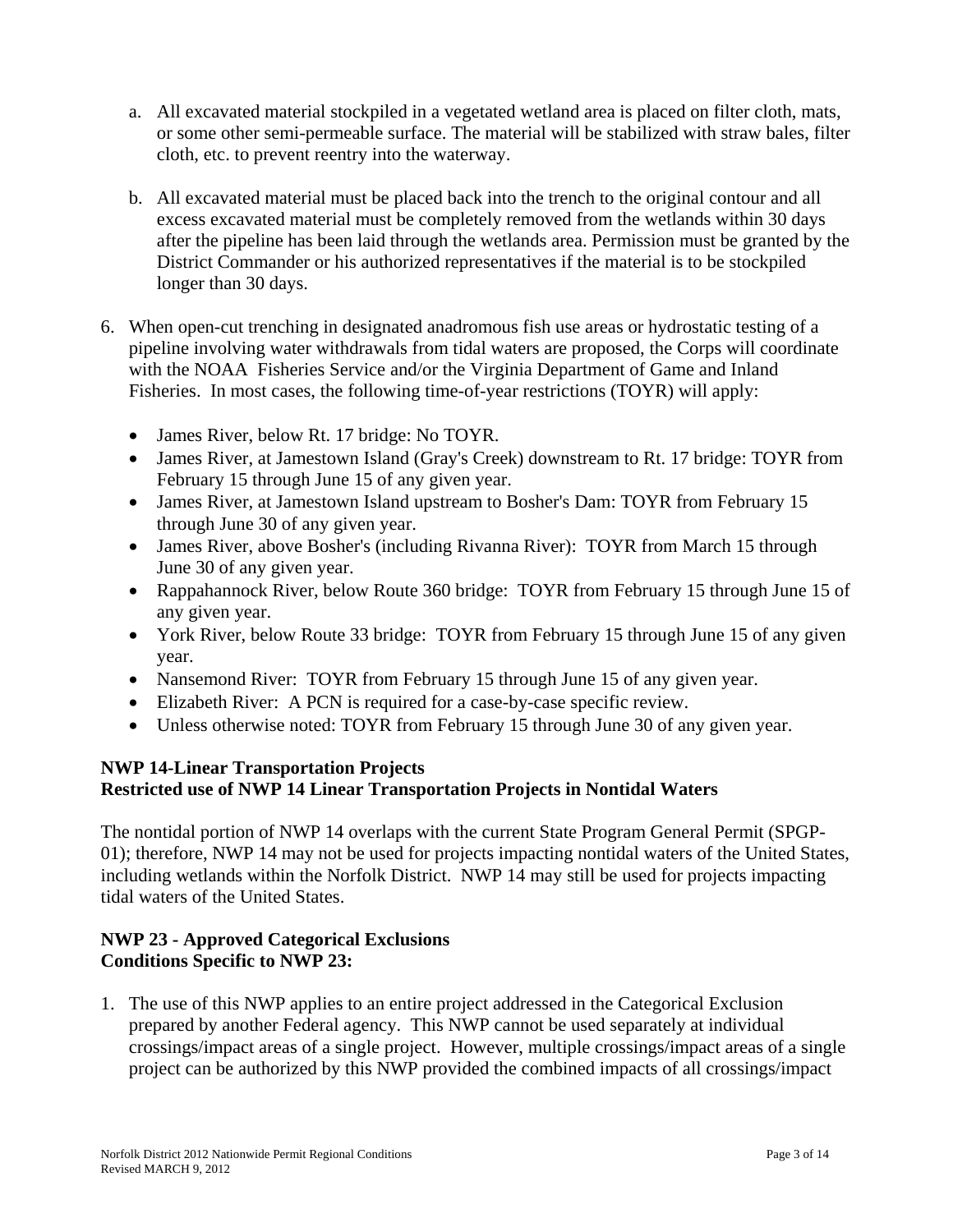areas do not exceed the thresholds described below. This NWP cannot be used in combination with other NWPs for a single project.

- 2. Discharges from an entire project must not cause a combined loss of greater than  $\frac{1}{2}$  acre of wetlands.
- 3. The prospective permittee must notify the District Commander, via a pre-construction notification (PCN) if there is a discharge in special aquatic sites, including wetlands, and/or resulting in combined impacts to more than 300 linear feet of streambed resulting from the entire project (send notification to the Norfolk District Corps of Engineers, Regulatory Branch, 803 Front St., Norfolk, VA 23510-1096). Written verification from this office must be received before performing the proposed work. The PCN must be in writing and include the following information (the Joint Permit Application may also be used; the Virginia Department of Transportation may use their application form):
	- Name, address, and telephone number of the prospective permittee.
	- Location of the proposed project.
	- Vicinity map and project drawings on 8.5-inch by 11-inch paper (plan view, profile, & cross section).
	- Brief description of the proposed project and the project purpose.
	- A delineation of affected special aquatic sites, including wetlands.
	- Statement describing how losses of the waters of the United States will be avoided and minimized to the maximum extent practicable.
	- Compensatory mitigation proposal to offset permanent losses of waters of the United States.

When all of the required information is received, the Corps will notify the prospective permittee within 45 days of receipt of all information either that the project may proceed under the nationwide permit or that an individual permit is required. If, after reviewing the PCN, the District Commander determines that the proposed activity would have more than a minimal individual or cumulative adverse impact on the aquatic environment or otherwise may be contrary to the public interest, then he/she will either condition the nationwide permit authorization to reduce or eliminate the adverse impacts, or notify the prospective permittee that the activity is not authorized by the nationwide permit and will provide the prospective permittee with instructions on how to seek authorization under an individual permit. If the prospective permittee is not notified otherwise within the 45-day period, he/she may presume the activity is authorized under this NWP.

4. To ensure that permanent losses of waters of the United States do not result in more than minimal adverse effects to the aquatic environment, compensation will be required for all wetland impacts and for any single impact to a stream of greater than 300 linear feet. For projects where the combined impacts to streams due to the entire project exceed 300 linear feet, but no single impact exceeds 300 linear feet, the Corps will determine on a case-by-case basis whether compensation for stream impacts is required.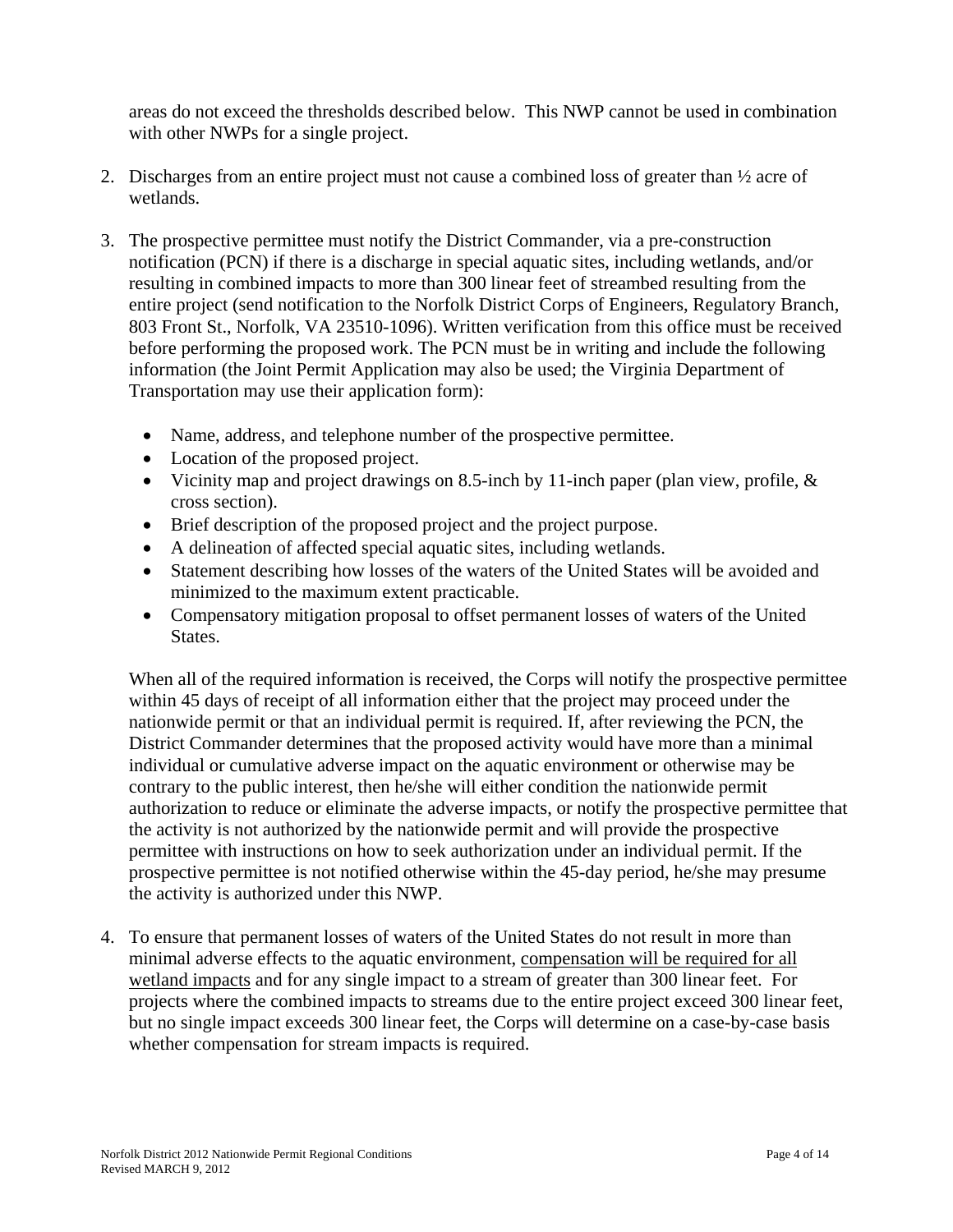## **NWP 29-Residential Developments Restricted use of NWP 29 for Multiple Unit Residential Developments and Residential Subdivisions**

NWP 29 overlaps with the current State Program General Permit (SPGP-01); therefore, NWP 29 may not be used to authorize multiple unit residential developments and residential subdivisions. NWP 29 may still be used for a single residence and attendant features.

## **THE FOLLOWING REGIONAL CONDITIONS ARE APPLICABLE TO MULTIPLE AND/OR ALL NWPS:**

### **1. Conditions for Waters Containing Submerged Aquatic Vegetation (SAV) Beds:**

This condition applies to: NWPs 1, 2, 3, 4, 5, 6, 7, 8, 9, 10, 11, 12, 13, 14, 15, 16, 17, 18, 19, 20, 22, 23, 24, 25, 27, 28, 29, 31, 32, 33, 35, 36, 37, 38, 44, 45, 48 and 52.

A pre-construction notification (PCN) is required if work will occur in areas that contain submerged aquatic vegetation (SAVs). Information about SAVs can be found at the Virginia Institute of Marine Science's website http://www.vims.edu/bio/sav/. Additional avoidance and minimization measures, such as relocating a structure or time-of-year (TOYR) restrictions may be required to reduce impacts to SAVs.

#### **2. Conditions for Anadromous Fish Use Areas:**

To ensure that activities authorized by ALL Nationwide Permits do not impact waterways documented to provide spawning habitat or a migratory pathway for anadromous fish, a check for anadromous fish use areas must be conducted via the Norfolk District's Regulatory GIS (for reporting permits) and/or the Virginia Department of Game and Inland Fisheries (VDGIF) Information System (by applicant for non-reporting permits) at http://vafwis.org/fwis/ . If the project is located in an area documented as an anadromous fish use area (confirmed or potential), a time-of-year restriction (TOYR) prohibiting all in-water work will be required from February 15 to June 30 of any given year or any TOYR specified by VDGIF and/or Virginia Marine Resources Commission (VMRC). For permits requiring a PCN, if the Norfolk District determines that the work is minimal and the TOYR is unnecessary, informal consultation will be conducted with NOAA Fisheries Service (NOAA) to obtain concurrence that the TOYR would not be required for the proposed activity.

#### **3. Conditions for Designated Critical Resource Waters, which include National Estuarine Research Reserves:**

Notification is required for work under NWPs 3, 8, 10, 13, 15, 18, 19, 22, 23, 25, 27, 28, 30, 33, 34, 36, 37, and 38 in the Chesapeake Bay National Estuarine Research Reserve in Virginia. This multi-site system along a salinity gradient of the York River includes Sweet Hall Marsh,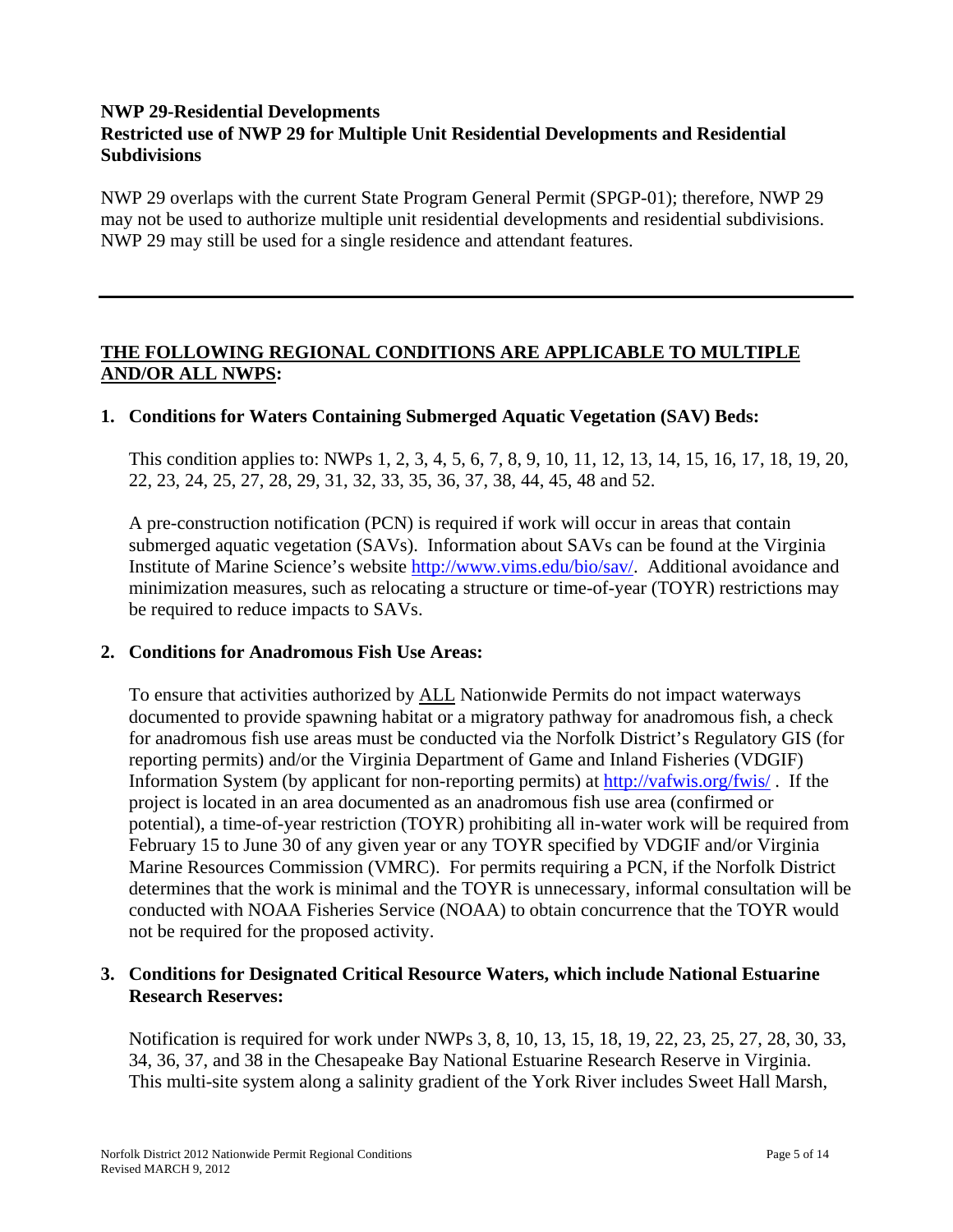Taskinas Creek, Catlett Island, and Goodwin Islands. More information can be found at: http://www.vims.edu/cbnerr/.

NWPs 7, 12, 14, 16, 17, 21, 29, 31, 35, 39, 40, 42, 43, 44, 49, 50, 51, and 52 cannot be used to authorize the discharge of dredged or fill material in the Chesapeake Bay National Estuarine Research Reserve in Virginia.

# **4. Conditions for Federally Listed Species and Designated Critical Habitat**

Notification for ALL NWPs will be required for any project that may affect a federally listed threatened or endangered species or designated critical habitat. The U.S. Fish and Wildlife Service (Service) has developed an online system that allows users to find information about sensitive resources that may occur within the vicinity of a proposed project. This system is named "Information, Planning and Conservation System," (IPaC), and is located at: http://ecos.fws.gov/ipac/. This system provides information regarding federally listed and proposed candidate, threatened, and endangered species, designated critical habitats, and Service refuges that may occur in the identified areas, or may be affected by the proposed activities. The applicant may use this system to determine if any federally listed species or designated critical habitat may be affected by their proposed project, ensuring compliance with the Endangered Species Act.

## **5. Conditions for Waters with Federally Listed Endangered or Threatened Species, Waters Federally Designated as Critical Habitat, and One-mile Upstream (including tributaries) of Any Such Waters:**

A pre-construction notification (PCN) is required for work in the areas listed below for NWPs 3, 4, 5, 6, 7, 12, 13, 14, 16, 17, 18, 19, 21, 23, 25, 29, 30, 31, 32, 33, 34, 36, 37, 38, 39, 40, 41, 42, 43, 44, 45, 46, 49, and 50 for the Counties of Lee, Russell, Scott, Tazewell, Wise, and Washington in Southwestern Virginia within the following specific waters and reaches:

- 1) Powell River from the Tennessee-Virginia state line upstream to the Route 58 Bridge in Big Stone Gap and one mile upstream of the mouth of any tributary adjacent to this portion of the River.
- 2) Clinch River from the Tennessee-Virginia state line upstream to Route 632 at Pisgah in Tazewell County and one mile upstream of the mouth of any tributary adjacent to this portion of the River, the Little River to its confluence with Maiden Spring Creek, and one mile upstream of the mouth of any tributary adjacent to this portion of Little River.
- 3) North Fork Holston River from the Tennessee-Virginia state line upstream to the Smyth County/Bland County line and one mile upstream of any tributary adjacent to this portion of the River.
- 4) Copper Creek from its junction with the Clinch River upstream to the Route 58 bridge at Dickensonville in Russell County and one mile upstream of any tributary adjacent to this portion of the Creek.
- 5) Indian Creek from its junction with the Clinch River upstream to the fourth Norfolk and Western Railroad bridge at Van Dyke in Tazewell County and one mile upstream of the mouth of any tributary adjacent to this portion of the Creek.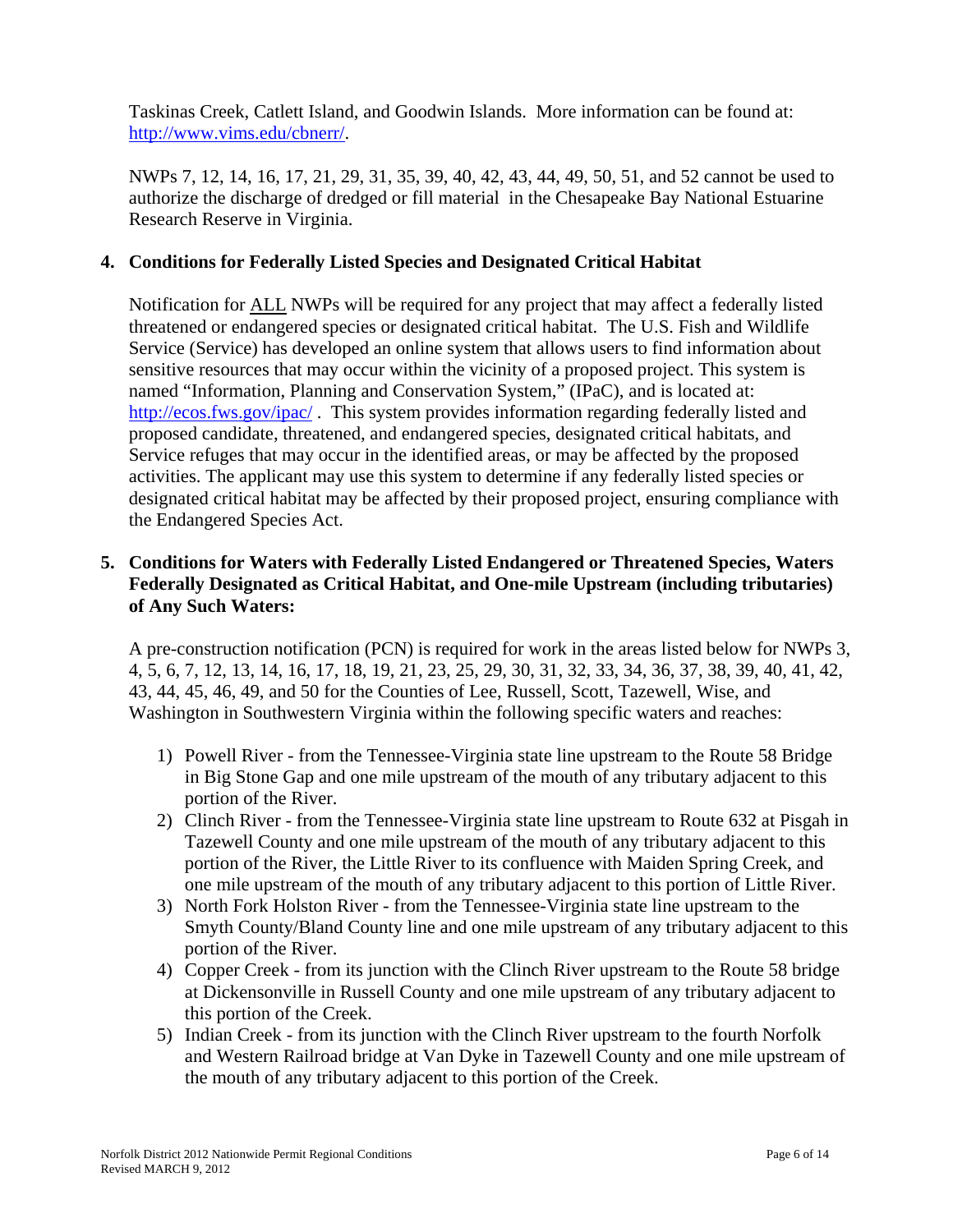- 6) Middle Fork Holston River from the Tennessee-Virginia state line to its junction with Walker Creek in Smyth County near Marion, Virginia.
- 7) South Fork Holston River from its junction with Middle Fork Holston River upstream to its junction with Beech Creek in Washington County.

For the above listed NWPs that require a PCN to work in specific waters and reaches, as described above, in the counties of Lee, Russell, Scott, Smyth, Tazewell, Wise, and Washington in southwestern Virginia, it is recommended that the prospective permittee first contact the applicable Norfolk District Field Office, found at this web link:

http://www.nao.usace.army.mil/Regulatory\_Branch/contact\_geo\_southwest.asp, to determine if the PCN procedures would apply. If required, the PCN must be submitted in writing and include the following information (the Joint Permit Application may also be used – be sure to mark it with the letters PCN at the top of the first page):

- Name, address, and telephone number of the prospective permittee.
- Location of the proposed project.
- Vicinity map and project drawings on 8.5-inch by 11-inch paper (including a plan view, profile, & cross-sectional view).
- Brief description of the proposed project and the project purpose.
- Where required by the terms of the NWP, a delineation of affected special aquatic sites, including wetlands.

When all required information is received by the appropriate field office, the Corps will notify the prospective permittee within 45 days whether the project may proceed under the NWP permit or whether an individual permit is required. If, after reviewing the notification, the District Commander determines that the proposed activity would have more than a minimal individual or cumulative adverse impact on the aquatic environment or otherwise may be contrary to the public interest, then he/she will either condition the nationwide permit authorization to reduce or eliminate the adverse impacts, or notify the prospective permittee that the activity is not authorized by the nationwide permit and provide the prospective permittee with instructions on how to seek authorization under an individual permit.

Non-federal applicants shall notify the District Commander if any listed species or designated critical habitat might be affected or is in the vicinity of the project, or if the project is located in designated critical habitat, and shall not begin work on the activity until notified by the District Commander that the requirements of the ESA have been satisfied and that the activity is authorized. For activities that might affect Federally-listed endangered or threatened species or designated critical habitat, the PCN must include the name(s) of the endangered or threatened species that may be affected by the proposed work or that utilize the designated critical habitat that may be affected by the proposed work. The District Commander will determine whether the proposed activity "may affect" or will have "no effect" to listed species and designated critical habitat and will notify the non-Federal applicant of the Corps' determination within 45 days of receipt of a complete PCN. In cases where the non-Federal applicant has identified listed species or critical habitat that might be affected or is in the vicinity of the project, and has so notified the Corps, the applicant shall not begin work until the Corps has provided notification the proposed activities will have "no effect" on listed species or critical habitat, or until Section 7 consultation has been completed.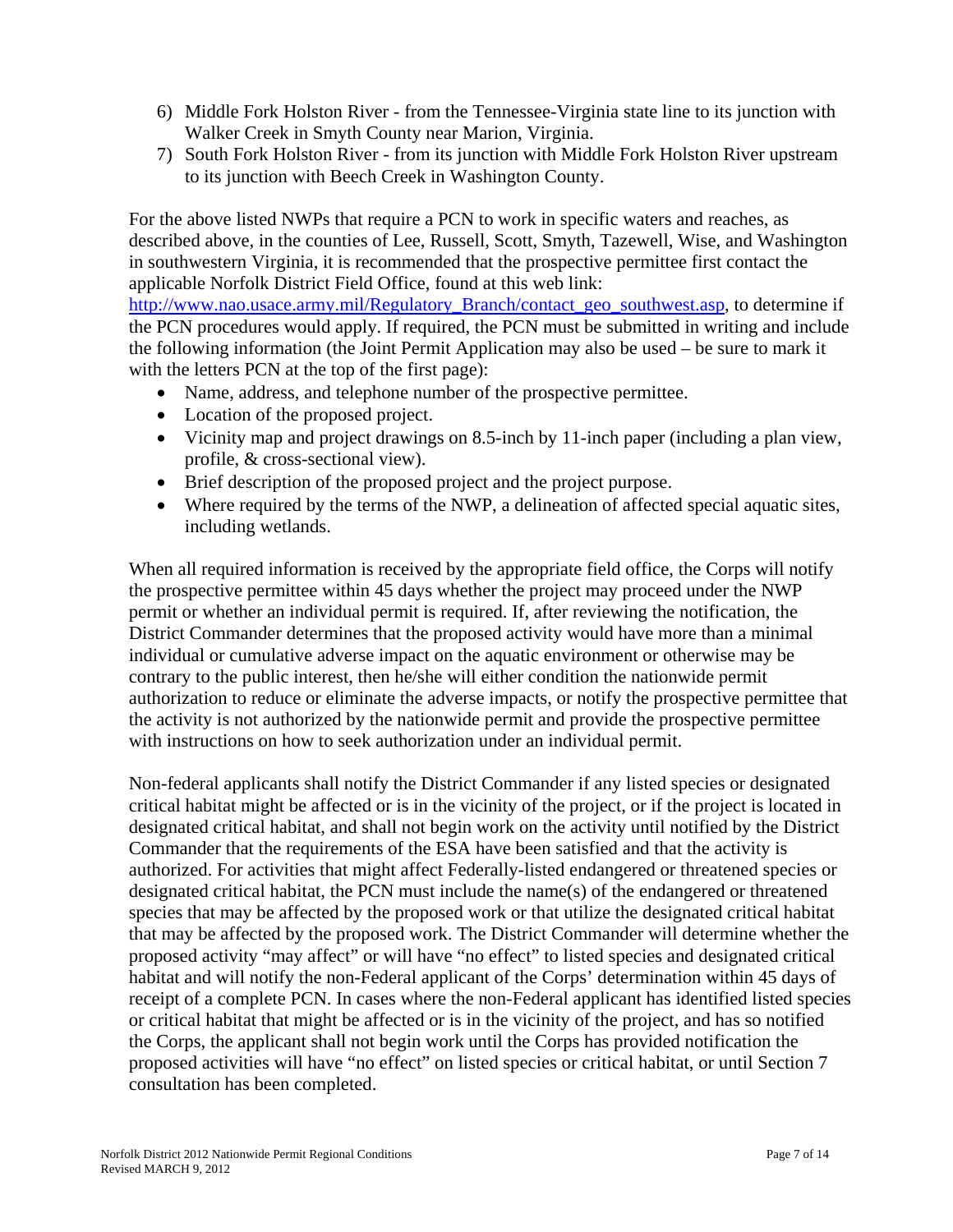#### **6. Conditions for Designated Trout Waters:**

Notification is required for work in the areas listed below for NWPs 3, 4, 5, 6, 7, 12, 13, 14, 16, 17, 18, 19, 21, 23, 25, 29, 30, 31, 32, 33, 34, 36, 37, 38, 39, 40, 41, 42, 43, 44, 45, 46, 49, and 50.

This condition applies to activities occurring in two categories of waters; Class V (Put and Take Trout Waters) and Class VI (Natural Trout Waters), as defined by the Virginia State Water Control Board Regulations, Water Quality Standards (VR-680-21-00), dated January 1, 1991, or the most recently updated publication. The Virginia Department of Game and Inland Fisheries (VDGIF) designated these same trout streams into six classes. Classes I-IV are considered wild trout streams. Classes V and VI are considered stockable trout streams. Information on designated trout streams can be obtained via their Virginia Fish and Wildlife Information Service's (VAFWIS's) Cold Water Stream Survey database. Basic access to the VAFWIS is available via http://vafwis.org/fwis/.

The waters, occurring specifically within the mountains of Virginia, are within the following river basins:

- 1) Potomac-Shenandoah River Basins
- 2) James River Basin
- 3) Roanoke River Basin
- 4) New River Basin
- 5) Tennessee and Big Sandy River Basins
- 6) Rappahannock River Basin

VDGIF recommends the following time-of-year restrictions (TOYR) for any in-stream work within streams identified as wild trout waters in its Cold Water Stream Survey database. The recommended TOYR for trout species are:

- Brook Trout: October 1 through March 31
- Brown Trout: October 1 through March 31
- Rainbow Trout: March 15 through May 15

This condition applies to the following counties and cities: Albemarle, Allegheny, Amherst, Augusta, Bath, Bedford, Bland, Botetourt, Bristol, Buchanan, Buena Vista, Carroll, Clarke, Covington, Craig, Dickenson, Floyd, Franklin, Frederick, Giles, Grayson, Greene, Henry, Highland, Lee, Loudoun, Madison, Montgomery, Nelson, Page, Patrick, Pulaski, Rappahannock, Roanoke City, Roanoke Co., Rockbridge, Rockingham, Russell, Scott, Shenandoah, Smyth, Staunton, Tazewell, Warren, Washington, Waynesboro, Wise, and Wythe.

Any discharge of dredged and/or fill material authorized by the NWPs listed above, which would occur in the designated waterways or adjacent wetlands of the specified counties, requires notification to the appropriate Corps of Engineers field office, and written approval from that office prior to performing the work. The Norfolk District recommends that prospective permittees first contact the appropriate field office by telephone to determine if the notification procedures would apply. The notification must be in writing and include the following information (the standard Joint Permit Application may also be used):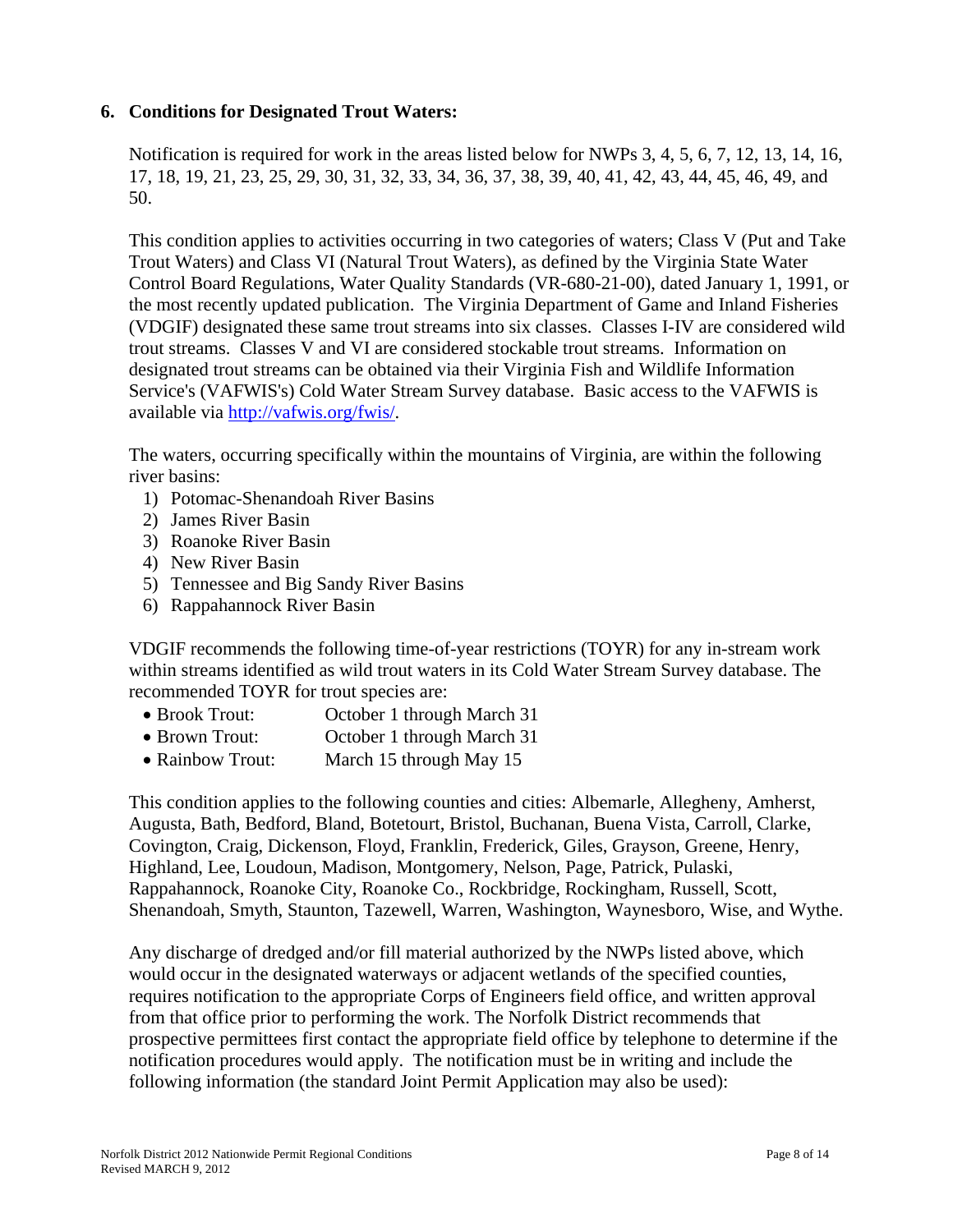- Name, address, and telephone number of the prospective permittee.
- Location of the proposed project.
- Vicinity map and project drawings on 8.5-inch by 11-inch paper (plan view, profile, & cross-sectional view).
- Brief description of the proposed project and the project purpose.
- Where required by the terms of the nationwide permit, a delineation of affected special aquatic sites, including wetlands.

When all required information is received by the appropriate field office, the Corps will notify the prospective permittee within 45 days whether the project can proceed under the NWP or whether an individual permit is required. If, after reviewing the notification, the District Commander determines that the proposed activity would have more than minimal individual or cumulative adverse impacts on the aquatic environment or otherwise may be contrary to the public interest, then he/she will either condition the nationwide permit authorization to reduce or eliminate the adverse impacts, or notify the prospective permittee that the activity is not authorized by the NWP and provide instructions on how to seek authorization under an individual permit. If the prospective permittee is not notified otherwise within the 45-day period the prospective permittee may assume that the project can proceed under the NWP.

#### **7. Conditions Regarding Invasive Species**

Plant species listed by the most current *Virginia Department of Conservation and Recreation's Invasive Alien Plant List* shall not be used for re-vegetation for activities authorized by any NWP. The list of invasive plants in Virginia may be found at: http://www.dcr.virginia.gov/natural\_heritage/documents/invlist.pdf.

#### **8. Conditions Pertaining to Countersinking of Pipes and Culverts in Nontidal Waters**

This condition applies to: NWPs 3, 7, 12, 14, 17, 18, 21, 23, 25, 27, 29, 32, 33, 37, 38, 39, 40, 41, 42, 43, 44, 45, 46, 49, and 50.

**NOTE: COUNTERSINKING IS NOT REQUIRED IN TIDAL WATERS.** However, replacement pipes/culverts in tidal waters must be installed with invert elevations no higher than the existing pipe/culvert invert elevation, and a new pipe/culvert must be installed with the invert no higher than the stream bottom elevation.

- a. Following consultation with the Virginia Department of Game and Inland Fisheries (DGIF), the Norfolk District has determined that fish and other aquatic organisms are most likely present in any stream being crossed, in the absence of site-specific evidence to the contrary. Although prospective permittees have the option of providing such evidence, extensive efforts to collect such information is not encouraged, since countersinking will in most cases be required except as outlined in the conditions below.
- b. All pipes: All pipes and culverts placed in streams will be countersunk at both the inlet and outlet ends, unless indicated otherwise by the Norfolk District on a case-by-case basis (see below). Pipes that are 24" or less in diameter shall be countersunk 3" below the natural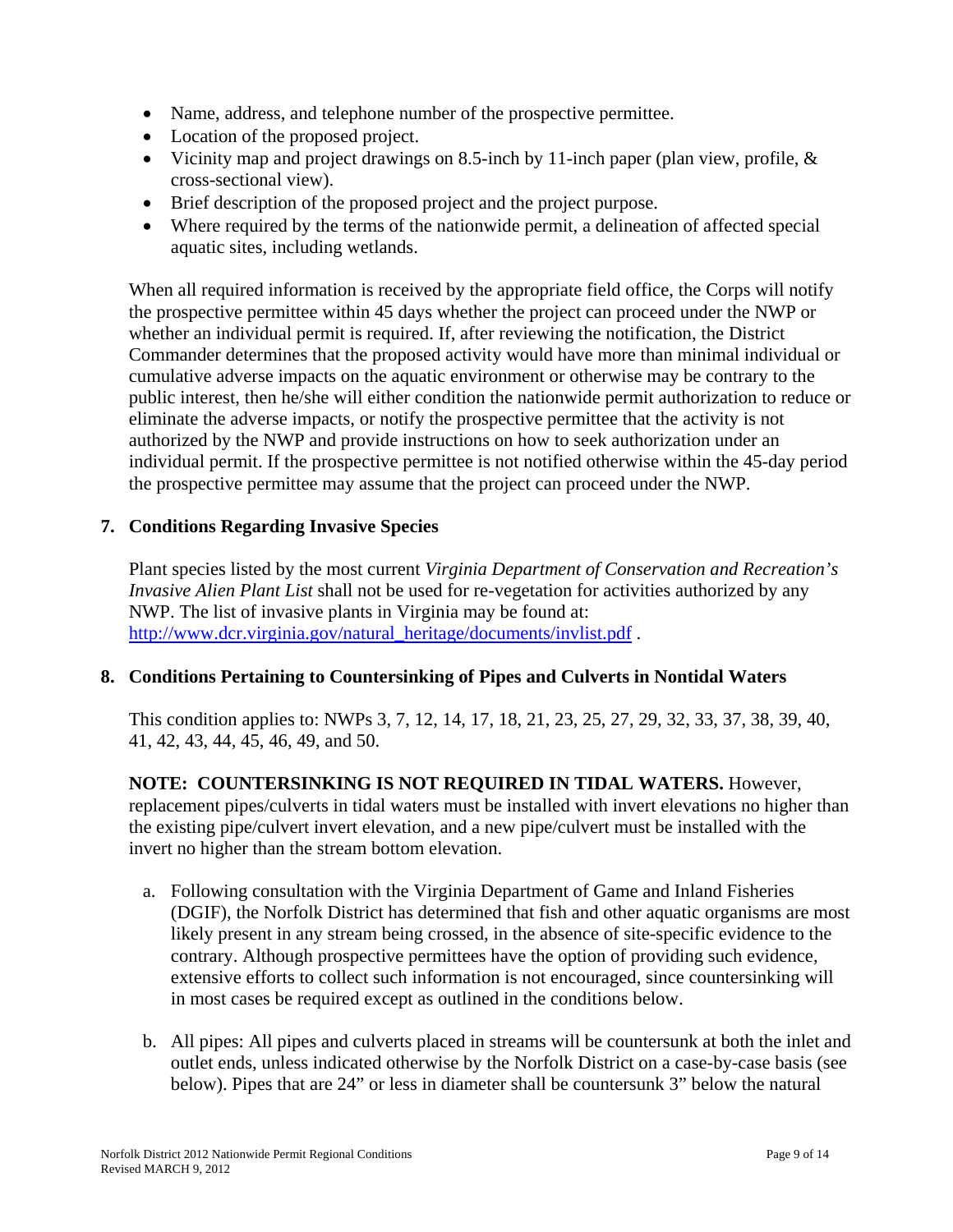stream bottom. Pipes that are greater than 24" in diameter shall be countersunk 6" below the natural stream bottom. The countersinking requirement does not apply to bottomless pipes/culverts or pipe arches. All single pipes or culverts (with bottoms) shall be depressed (countersunk) below the natural streambed at both the inlet and outlet of the structure. In sets of multiple pipes or culverts (with bottoms) at least one pipe or culvert shall be depressed (countersunk) at both the inlet and outlet to convey low flows.

- c. Exemption for extensions and certain maintenance: The requirement to countersink does not apply to extensions of existing pipes or culverts that are not countersunk, or to maintenance to pipes/culverts that does not involve replacing the pipe/culvert (such as repairing cracks, adding material to prevent/correct scour, etc.).
- d. Floodplain pipes: The requirement to countersink does not apply to pipes or culverts that are being placed above ordinary high water, such as those placed to allow for floodplain flows. The placement of pipes above ordinary high water is not jurisdictional (provided no fill is discharged into wetlands).
- e. Hydraulic opening: Pipes should be adequately sized to allow for the passage of ordinary high water with the countersinking and invert restrictions taken into account.
- f. Pipes on bedrock or above existing utility lines: Different procedures will be followed for pipes or culverts to be placed on bedrock or above existing buried utility lines where it is not practicable to relocate the lines, depending on whether the work is for replacement of an existing pipe/culvert or a new pipe/culvert:
	- i. Replacement of an existing pipe/culvert: Countersinking is not required provided the elevations of the inlet and outlet ends of the replacement pipe/culvert are no higher above the stream bottom than those of the existing pipe/culvert. Documentation (photographic or other evidence) must be maintained in the permittee's records showing the bedrock condition and the existing inlet and outlet elevations. That documentation will be available to the Norfolk District upon request, but notification or coordination with the Norfolk District is not otherwise required.
	- ii. A pipe/culvert is being placed in a new location: If the prospective permittee determines that bedrock or an existing buried utility line that is not practicable to relocate prevents countersinking, he/she should evaluate the use of a bottomless pipe/culvert, bottomless utility vault, span (bridge) or other bottomless structure to cross the waterway, and also evaluate alternative locations for the new pipe/culvert that will allow for countersinking. If the prospective permittee determines that neither a bottomless structure nor an alternative location is practicable, then he/she must submit a pre-construction notification (PCN) to the Norfolk District in accordance with General Condition 31 of the NWPs. In addition to the information required by General Condition 31, the prospective permittee must provide documentation of measures evaluated to minimize disruption of the movement of aquatic life as well as documentation of the cost, engineering factors, and site conditions that prohibit countersinking the pipe/culvert. Options that must be considered include partial countersinking (such as less than 3" of countersinking, or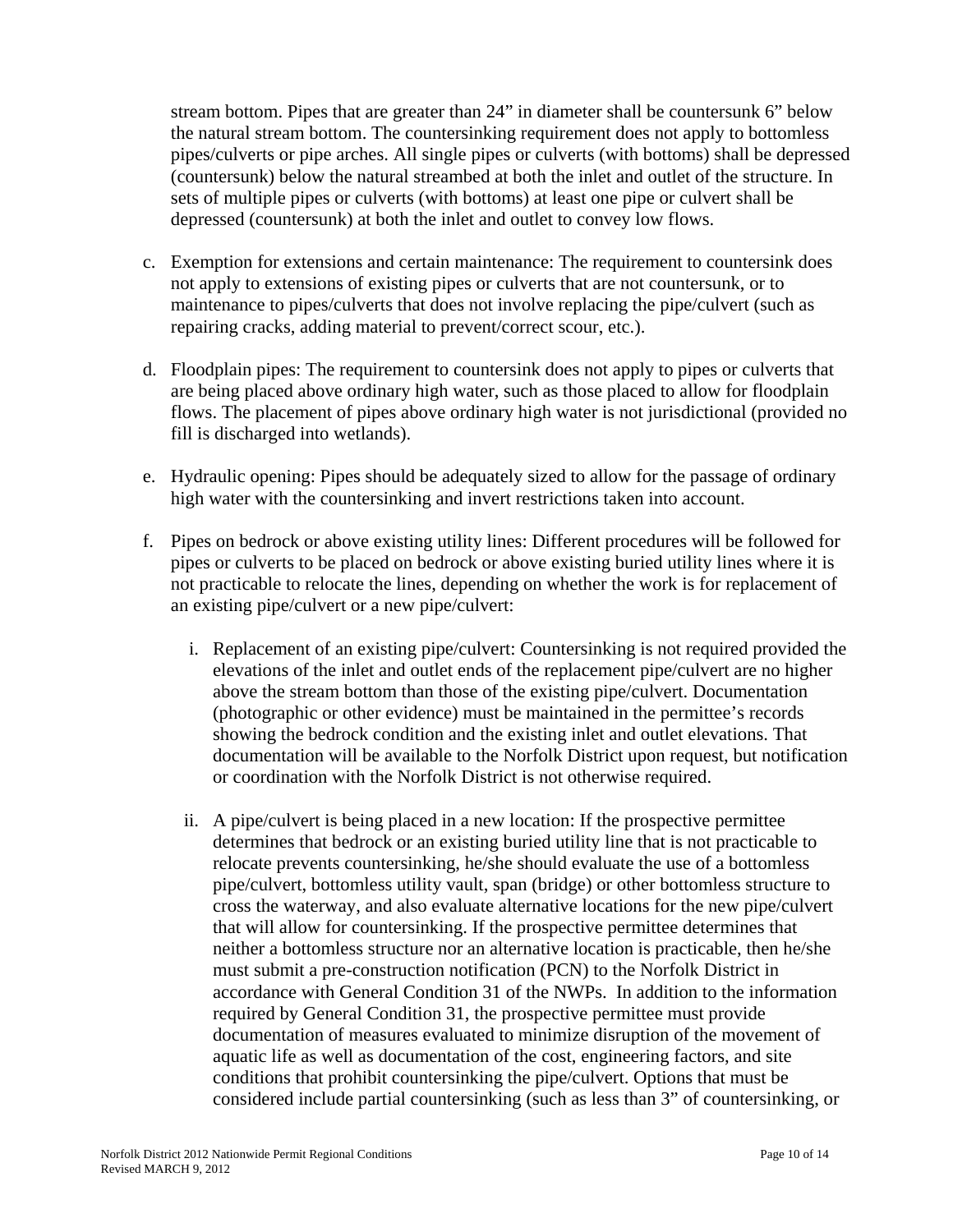countersinking of one end of the pipe), and constructing stone step pools, low rock weirs downstream, or other measures to provide for the movement of aquatic organisms. The PCN must also include photographs documenting site conditions. The prospective permittee may find it helpful to contact his/her regional fishery biologist for the Virginia Department of Game and Inland Fisheries (VDGIF), for recommendations about the measures to be taken to allow for fish movements. When seeking advice from VDGIF, the prospective permittee should provide the VDGIF biologist with all available information such as location, flow rates, stream bottom features, description of proposed pipe(s), slopes, etc. Any recommendations from VDGIF should be included in the PCN. The Norfolk District will notify the prospective permittee whether the proposed work qualifies for the nationwide permit within 45 days of receipt of a complete PCN. NOTE: Blasting of stream bottoms through the use of explosives is not acceptable as a means of providing for countersinking of pipes on bedrock.

g. Pipes on steep terrain: Pipes being placed on steep terrain (slope of 5% or greater) must be countersunk in accordance with the conditions above and will in most cases be nonreporting. It is recommended that on slopes greater than 5%, a larger pipe than required be installed to allow for the passage of ordinary high water in order to increase the likelihood that natural velocities can be maintained. There may be situations where countersinking both the inlet and outlet may result in a slope in the pipe that results in flow velocities that cause excessive scour at the outlet and/or prohibit some fish movement. This type of situation could occur on the side of a mountain where falls and drop pools occur along a stream. Should this be the case, or should the prospective permittee not want to countersink the pipe/culvert for other reasons, he/she must submit a Pre-Construction Notification to the Norfolk District in accordance with General Condition 31 of the Nationwide Permits. In addition to the information required by General Condition 31, the prospective permittee must provide documentation of measures evaluated to minimize disruption of the movement of aquatic life as well as documentation of the cost, engineering factors, and site conditions that prohibit countersinking the pipe/culvert. The prospective permittee should design the pipe to be placed at a slope as steep as stream characteristics allow, countersink the inlet 3-6", and implement measures to minimize any disruption of fish movement. These measures can include constructing a stone step/pool structure, preferably using river rock/native stone rather than riprap, constructing low rock weirs to create a pool or pools, or other structures to allow for fish movements in both directions. Stone structures should be designed with sufficient-sized stone to prevent erosion or washout and should include keying-in as appropriate. These structures should be designed both to allow for fish passage and to minimize scour at the outlet. The quantities of fill discharged below ordinary high water necessary to comply with these requirements (i.e., the cubic yards of stone, riprap or other fill placed below the plane of ordinary high water) must be included in project totals. The prospective permittee may find it helpful to contact his/her regional fishery biologist for the Virginia Department of Game and Inland Fisheries (DGIF), for recommendations about the measures to be taken to allow for fish movements. When seeking advice from DGIF, the prospective permittee should provide the DGIF biologist with all available information such as location, flow rates, stream bottom features, description of proposed pipe(s), slopes, etc. Any recommendations from DGIF should be included in the PCN. The Norfolk District will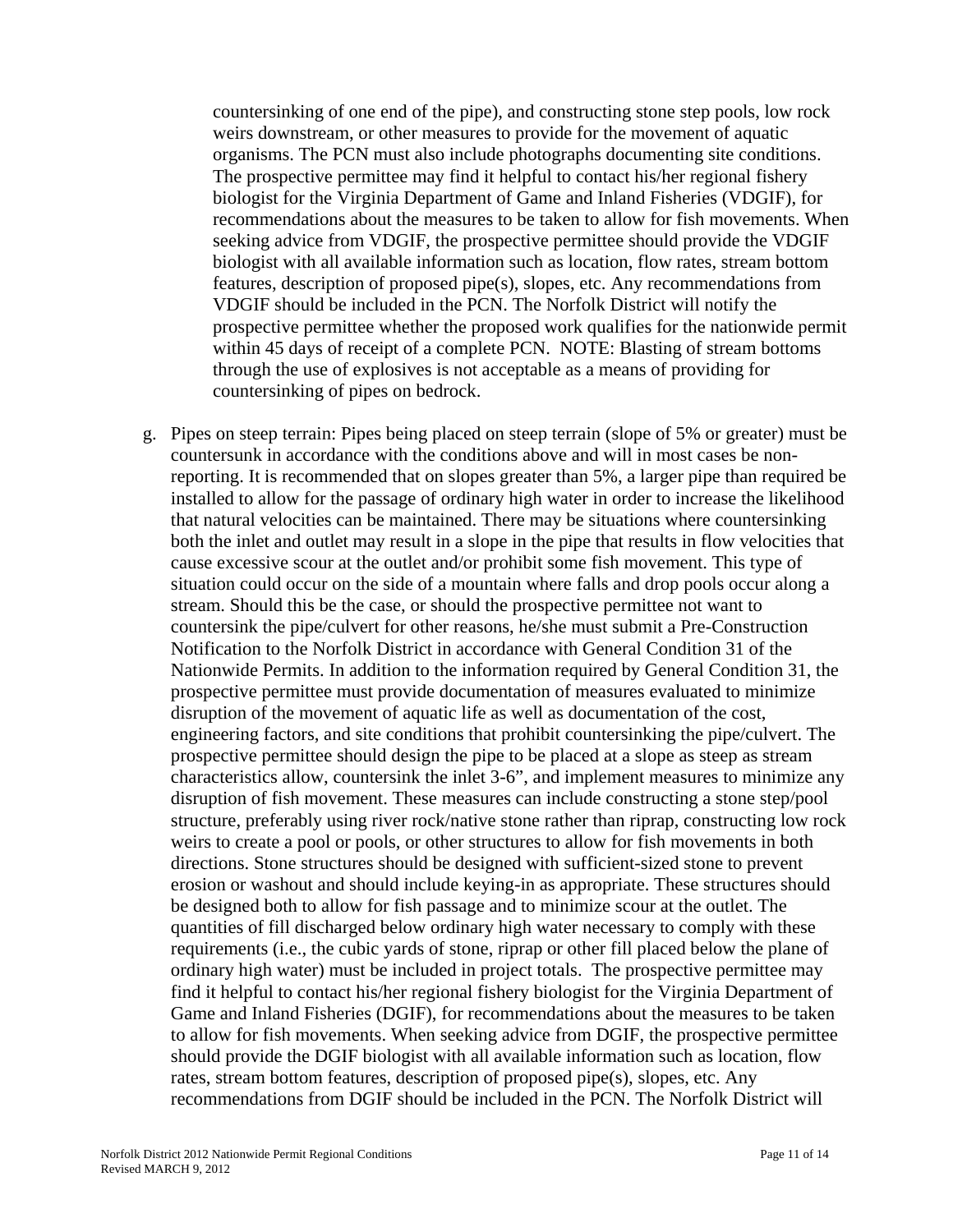notify the prospective permittee whether the proposed work qualifies for the nationwide permit within 45 days of receipt of a complete PCN.

- h. Problems encountered during construction: When a pipe/culvert is being replaced, and the design calls for countersinking at both ends of the pipe/culvert, and during construction it is found that the streambed/banks are on bedrock, then the permittee must stop work and contact the Norfolk District (contact by telephone and/or email is acceptable). The permittee must provide the Norfolk District with specific information concerning site conditions and limitations on countersinking. The Norfolk District will work with the permittee to determine an acceptable plan, taking into consideration the information provided by the permittee, but the permittee should recognize that the Norfolk District could determine that the work will not qualify for a nationwide permit.
- i. Emergency pipe replacements: In the case of an emergency situation, such as when a pipe/culvert washes out during a flood, a permittee is encouraged to countersink the replacement pipe at the time of replacement, in accordance with the conditions above. However, if conditions or timeframes do not allow for countersinking, then the pipe can be replaced as it was before the washout, but the permittee will have to come back and replace the pipe/culvert and countersink it in accordance with the guidance above. In other words, the replacement of the washed out pipe is viewed as a temporary repair, and a countersunk replacement should be made at the earliest possible date. The Norfolk District must be notified of all pipes/culverts that are replaced without countersinking at the time that it occurs, even if it is an otherwise non-reporting activity, and must provide the permittee's planned schedule for installing a countersunk replacement (it is acceptable to submit such notification by email). The permittee should anticipate whether bedrock or steep terrain will limit countersinking, and if so, should follow the procedures outlined in (f) and/or (g) above.

# **9. Conditions for the Repair of Pipes**

This condition applies to: NWPs 3, 7, 12, 14, 17, 18, 21, 23, 25, 27, 29, 32, 33, 37, 38, 39, 40, 41, 42, 43, 44, 45, 46, 49, and 50.

**NOTE: COUNTERSINKING IS NOT REQUIRED IN TIDAL WATERS**. However, replacement pipes/culverts in tidal waters must be installed with invert elevations no higher than the existing pipe/culvert invert elevation, and a new pipe/culvert must be installed with the invert no higher than the stream bottom elevation.

If any discharge of fill material will occur in conjunction with pipe maintenance, such as concrete being pumped over rebar into an existing deteriorated pipe for stabilization, then:

- A. If the existing pipe or line of pipes are NOT currently countersunk:
	- a. As long as the inlet and outlet invert elevations of at least one pipe located in the low flow channel are not being altered, and provided that no concrete apron is being constructed, then the work may proceed under the NWP for the other pipes, provided it complies with all other NWP General Conditions, including Condition 9 for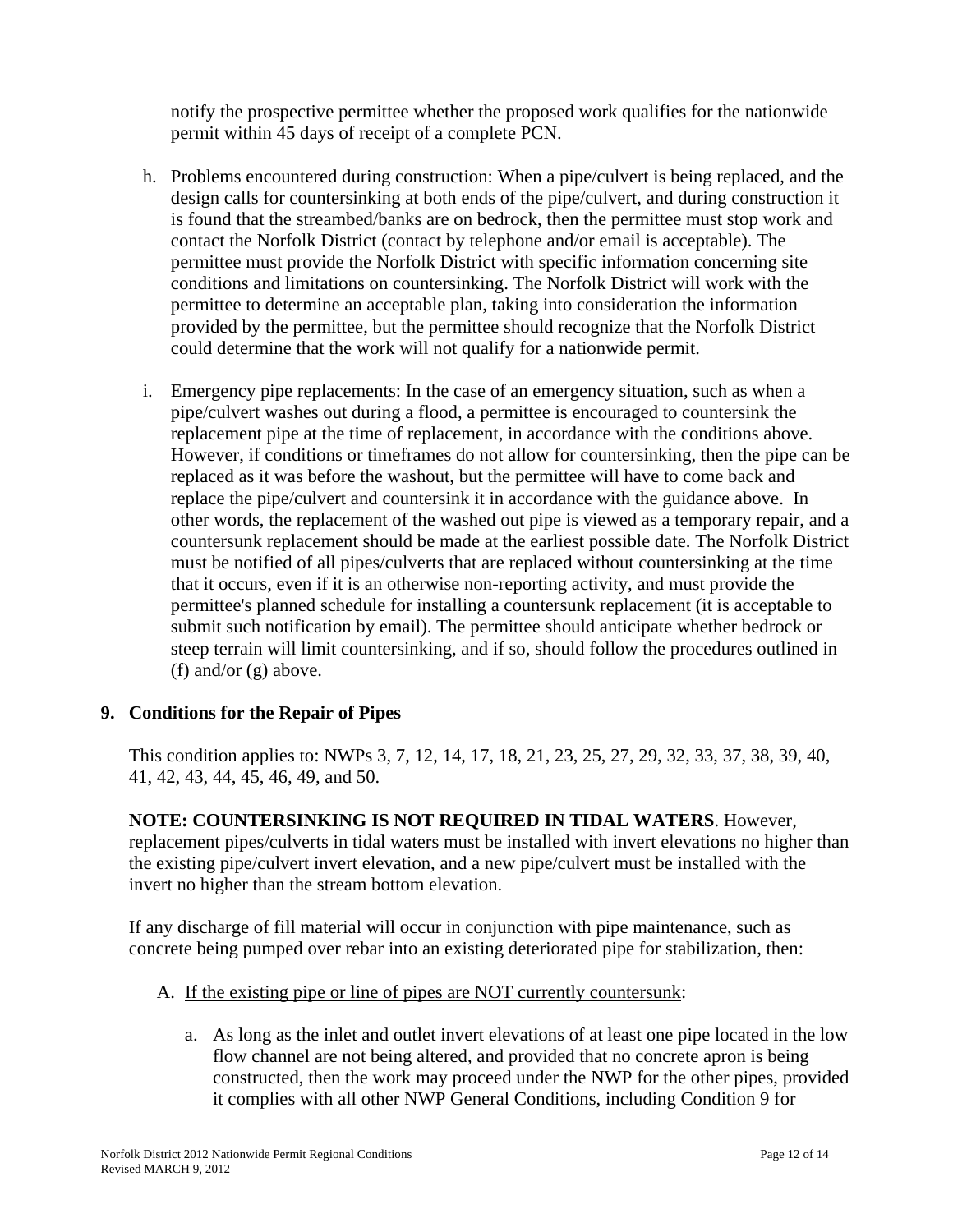Management of Water Flows. In such cases, notification to the Norfolk District Commander is not required, unless specified in the NWP Conditions for other reasons, and the permittee may proceed with the work.

- b. Otherwise, the prospective permittee must submit a pre-construction notification (PCN) to the Norfolk District Commander prior to commencing the activity. For all such projects, the following information should be provided:
	- 1) Photographs of the existing inlet and outlet;
	- 2) A measurement of the degree to which the work will raise the invert elevations of both the inlet and outlet of the existing pipe;
	- 3) The reasons why other methods of pipe maintenance are not practicable (such as metal sleeves or a countersunk pipe replacement);
	- 4) Depending on the specific case, the Norfolk District may discuss potential fish usage of the waterway with the Virginia Department of Game and Inland Fisheries.

The Norfolk District will assess all such pipe repair proposals in accordance with guidelines that can be found under "Pipe Repair Guidelines" at: http://www.nao.usace.army.mil/technical%20services/Regulatory%20branch/Guidan ce/guidance\_documents.asp

- c. If the Norfolk District determines that the work qualifies for the NWP, additional conditions will be placed on the verification. Those conditions can be found at the web link above (in item ii).
- d. If the Norfolk District determines that the work does NOT qualify for the NWP, the applicant will be directed to apply for either an LOP-l permit (applicable only for Virginia Department of Transportation projects) or an individual permit. However, it is anticipated that the applicant will still be required to perform the work such that the waterway is not blocked or restricted to a greater degree than its current conditions.
- B. If the existing pipe or at least one pipe in the line of pipes IS countersunk and at least one pipe located in the low flow channel will continue to be countersunk, and no concrete aprons are proposed:

No PCN to the Norfolk District is required, unless specified in the NWP Conditions for other reasons, and the permittee may proceed with the work.

C. If the existing pipe or at least one pipe in the line of pipes IS countersunk and no pipe will continue to be countersunk in the low flow channel:

This work cannot be performed under the NWPs. The prospective permittee must apply for either a Letter of Permission 1 (LOP-l) permit (applicable only for VDOT projects) or an individual permit. However, it is anticipated that the prospective permittee will still be required to perform the work such that the waterway is not blocked or restricted more so than its current conditions.